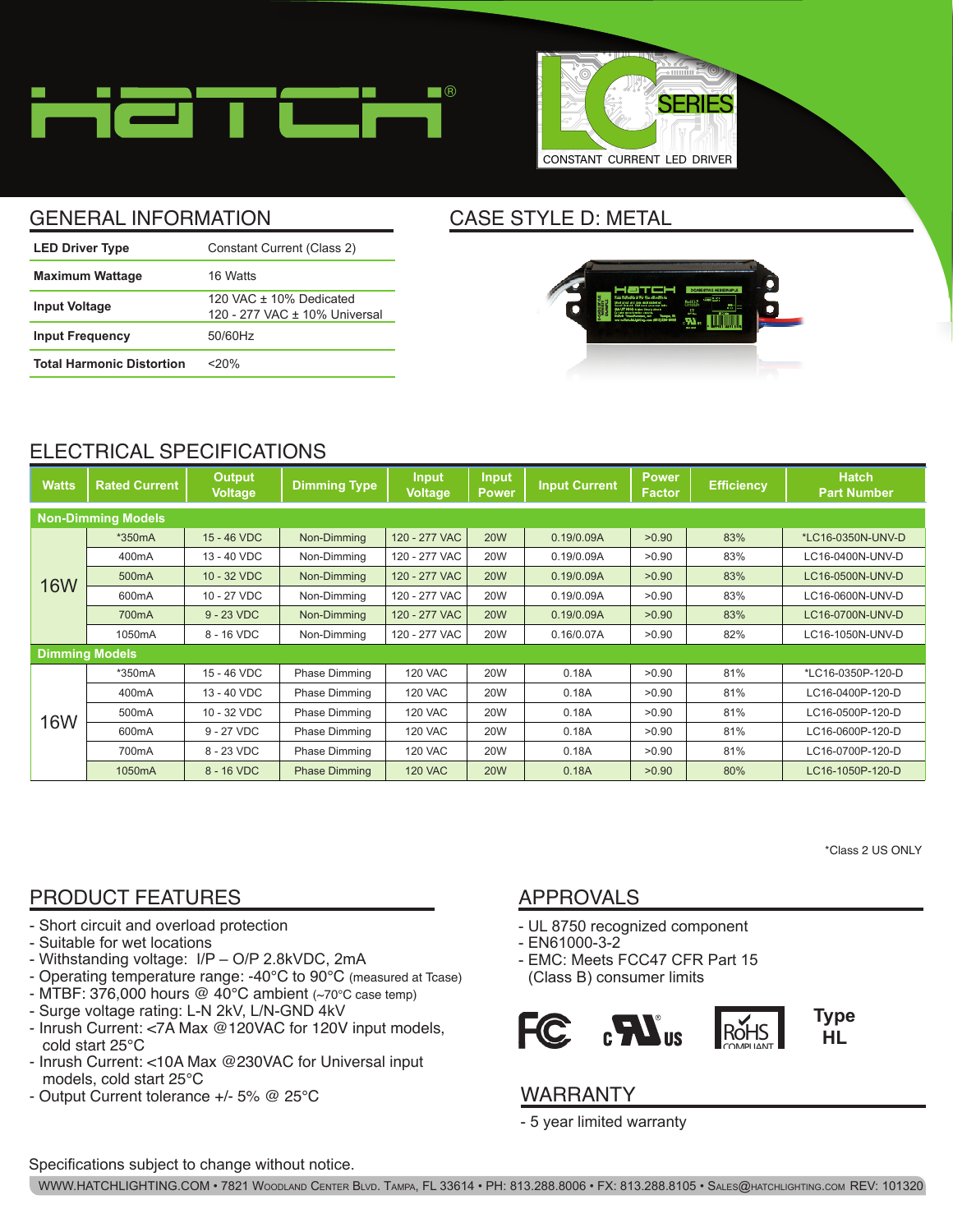



# MECHANICAL SPECIFICATIONS: CASE STYLE D



### DIMENSIONS [IN/MM]

| Length:   | 4.80 [121.9]  |
|-----------|---------------|
| Mounting: | 4.37 [111.0]  |
| Width:    | $1.60$ [40.6] |
| Height:   | $1.00$ [25.4] |

#### WIRING INFORMATION

| Input:  | 12", Black (L), White (N) $\#18AWG$ |
|---------|-------------------------------------|
| Output: | 12", Red (+), Blue (-) #18AWG       |

### PACKAGING INFORMATION

| Weight:   | 8.30Z       |
|-----------|-------------|
| Quantity: | 60pc/carton |

## PERFORMANCE CURVES

#### **Efficiency VS Output Power**



Efficiency vs. Output Power - Non-Dimming



Specifications subject to change without notice.

WWW.HATCHLIGHTING.COM • 7821 Woodland Center Blvd. Tampa, FL 33614 • PH: 813.288.8006 • FX: 813.288.8105 • Sales@hatchlighting.com REV: 101320